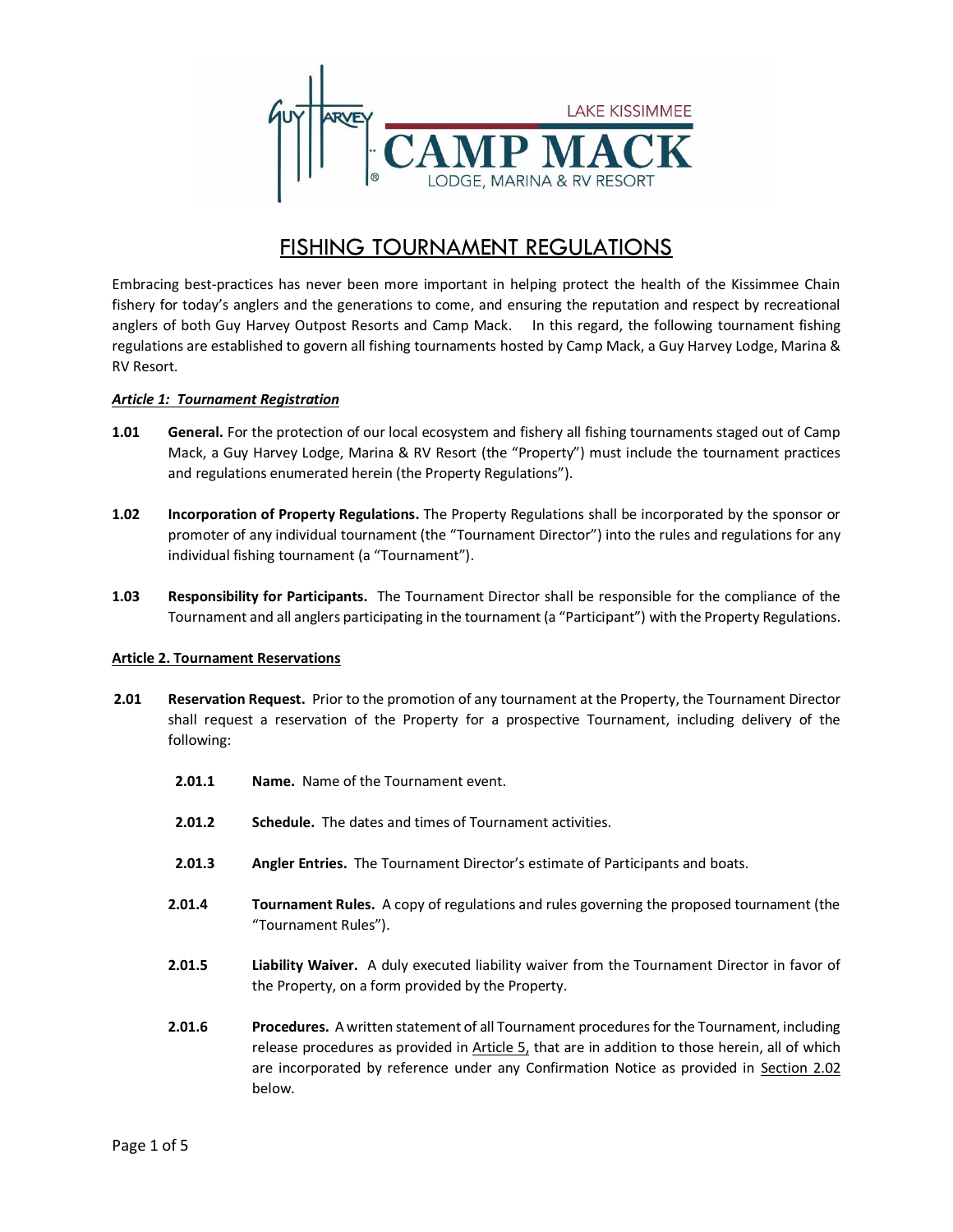- **2.01.7 Award Provisions**. A statement regarding the amount, if any, of any financial award to Participants
- **2.01.8 Charitable Affiliation.** If applicable, the recipient name, contact information and description of any Tournament proceeds or other consideration to be donated to any entity by the Tournament.

### **2.02 Reservation Confirmation.**

- **2.02.1 Approval.** A Reservation Request is subject to approval of the Property, determined at its sole discretion.
- **2.02.2 Confirmation Notice/Acceptance**. The Property shall issue a confirmation notice to the Tournament Director including all material terms and conditions relating to the Tournament's use of the Property. The Property has no obligation of any kind to a Tournament Director or Tournament until the Confirmation Notice is accepted by the Tournament Director in writing.
- **2.02.3 Complimentary Room Credits.** At time of Confirmation Notice, a booking code will be established for reservation of a guestroom, cabin or RV pad by any Tournament Participant, guest or non-participant. Subject to the booking code being used at the time of booking, the Tournament Director, on behalf of the Tournament, shall receive one (1) credit for any guestroom, cabin or house so booked. For every twelve (12) credits recognized by the Property, the Tournament shall receive one (1) complimentary lodge guestroom with parking, to be assigned by the Property to any party of the Tournament Director's choosing.
- **2.03 Documentation.** Prior to the start of a tournament the Tournament Director shall have delivered the following to the Property:
	- **2.03.1 Angler Registration.** A copy of the registration for any angler participating in the tournament (a "Participant").
	- **2.03.2 Liability Waiver.** For each Participant, a liability waiver executed in the form provided by the Property to the Tournament Director in his Reservation Confirmation
	- **2.03.3 Valid License.** For each Participant, a valid Florida fishing license.
- **2.04 Payment of Costs.** All expenses associated with the use and rent of the Property as established in the Reservation Confirmation shall be paid prior to start of the Tournament.
- **2.05 Right to Terminate.** The Property shall have the right to terminate a Tournament's use of the Property at any time for failure by the Tournament Director or any Participant, as determined by the Property in its sole discretion, to adhere to these Property Regulations. Any such action by the Property shall give the Property the right to disqualify the Tournament, Tournament Director or Participant from any future reservation or use of the Property for fishing tournament purposes.

### *Article 3: Safety*

**3.01 General.** Safe boat conduct must be observed at all times by Participants. The Property shall have the right to disqualify any Participant if the Property deems a Participant has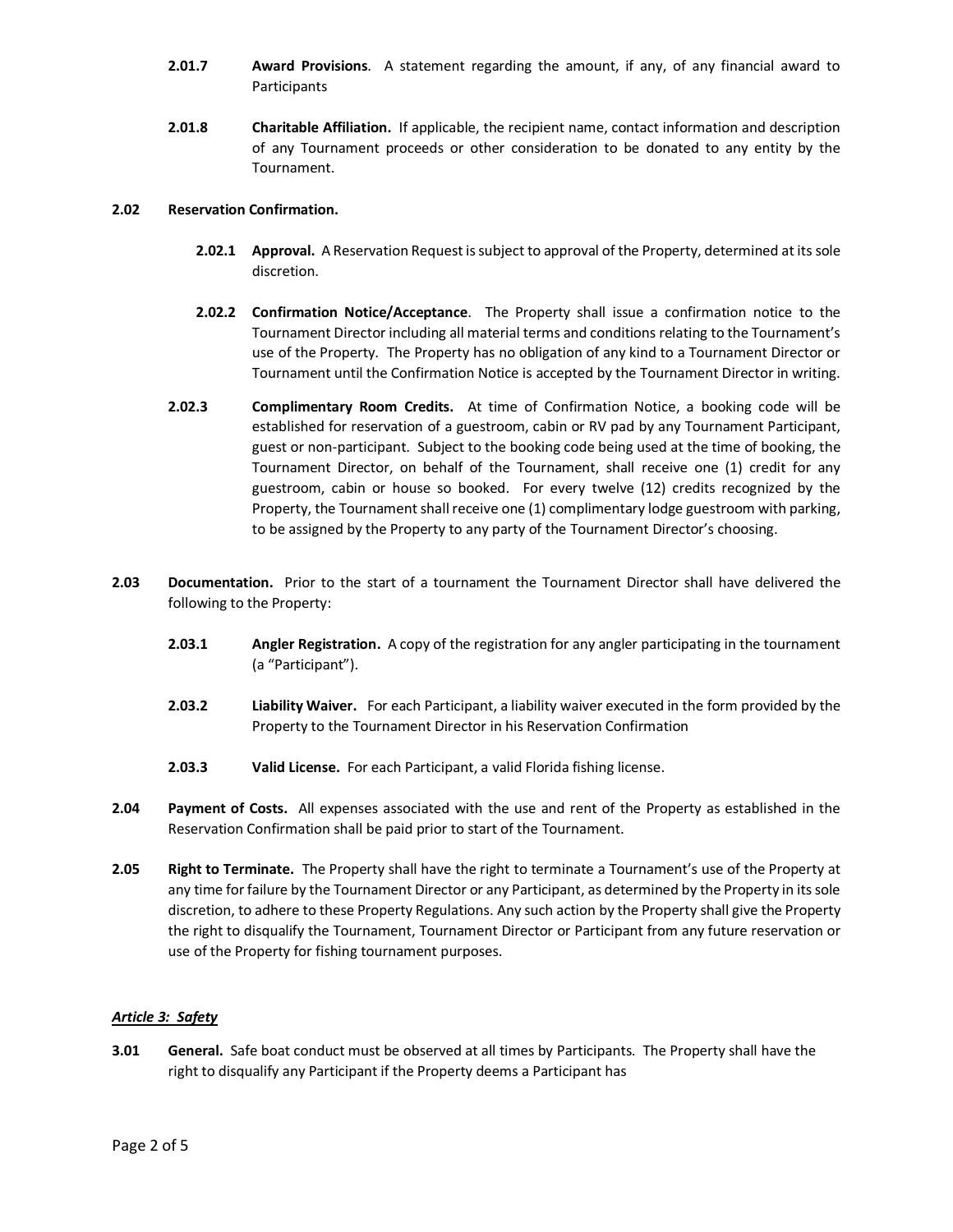- **3.02 Risk of Injury**. Participants are aware he/she/they are participating in a physical activity in the sport of fishing that may be dangerous and can cause injury. These activities may involve severe cardiovascular stress and possible violent contact. Participants understand and acknowledge the activities involve certain risks including, but not limited to, death, serious neck and spinal injuries resulting in complete or partial paralysis, brain damage, and/or serious injury to virtually all bones, joints, muscles and internal organs, and property damage. Although particular Rules, equipment, and personal discipline may reduce the risks associated with participating in the Event, the risk of serious injury does exist and cannot be completely eliminated. Safe boat conduct must be observed at all times by Participants.
- **3.03 Immediately Disqualifying Activities.** At any time during the Tournament, in the event of any failure of a Participant to comply with the below provisions as determined by the Property at its sole discretion, the Property shall have the right to cause any or all of the following actions: (a) immediately terminate the Tournament, (b) immediately cause the Tournament Director to disqualify and expel the Participant from the Tournament, (c) revoke and refuse Participants use of the Property for the duration of the Tournament and (d) deny any future use of the Property by the Tournament or Tournament Director.
	- **3.03.1 Prohibited Substances.** During Tournament event hours no alcoholic beverages or drugs (other than those purchased over-the-counter or prescribed by a licensed physician) are to be consumed by Participants or allowed in Participants' boat until the final hourly weigh-in is complete and/or polygraph examinations (if applicable for the Tournament) are complete.
	- **3.03.2 Firearms.** No firearms will be allowed in any Participant's boat during tournament hours.
- **3.04 Other Disqualifying Activities.** At any time during a Tournament, in the event the Property, in its reasonable discretion, determines a Participant to be in violation of the below provisions, the Property shall notify the Tournament Director of the violation and name of the offending Participant. If a single day Tournament schedule, the Tournament Director shall cause the Participant to be immediately disqualified. If a multiple day Tournament schedule, the offending Participant shall have until the start of the next following day of fishing to remedy the violation to the reasonable satisfaction of the Tournament Director, and if not so remedied, the Property shall have the right to cause the Tournament Director to disqualify and expel the Participant from the Tournament

### **3.04.1 Safety Equipment**

- **3.04.1.1 Kill Switch.** All boats must be equipped with some type of emergency ignition cutoff device (kill switch) on any remote steered outboard while main engine is in use. Ignition cut-off device (kill switch) must operate properly, which means when the kill switch is activated the outboard main engine must stop running immediately. The ignition cut-off device (kill switch) must be attached to the boat operator at all times while the outboard main engine is in use.
- **3.04.1.2 USCG Equipment**. U.S. Coast Guard approved life jackets are required for each person on board a boat during competition. Life jackets must be worn and strapped, snapped, or zippered securely, and maintained in that condition until the combustion engine is out of gear or shut off. All boats shall have USCG safety equipment in proper working order, including navigation lights, signaling device and anchor.

### *Article 4 Sportsmanship and Conservation*

*4.01* **General.** The favorable public reputation of the sport of fishing, sustainable fishing, the Property, its staff, sponsors, partners and officials is of paramount importance. Accordingly sportsmanship, courtesy, safety and bass conservation are required by every Tournament and from every Participant. In the event of any act by a Participant that compromises the integrity of the sport, or the reputation of the Property or violation of the sections herein below, the Property shall have the right to any or all of the following: (a) immediately terminate the Tournament, (b) cause the Tournament Director to immediately disqualify and